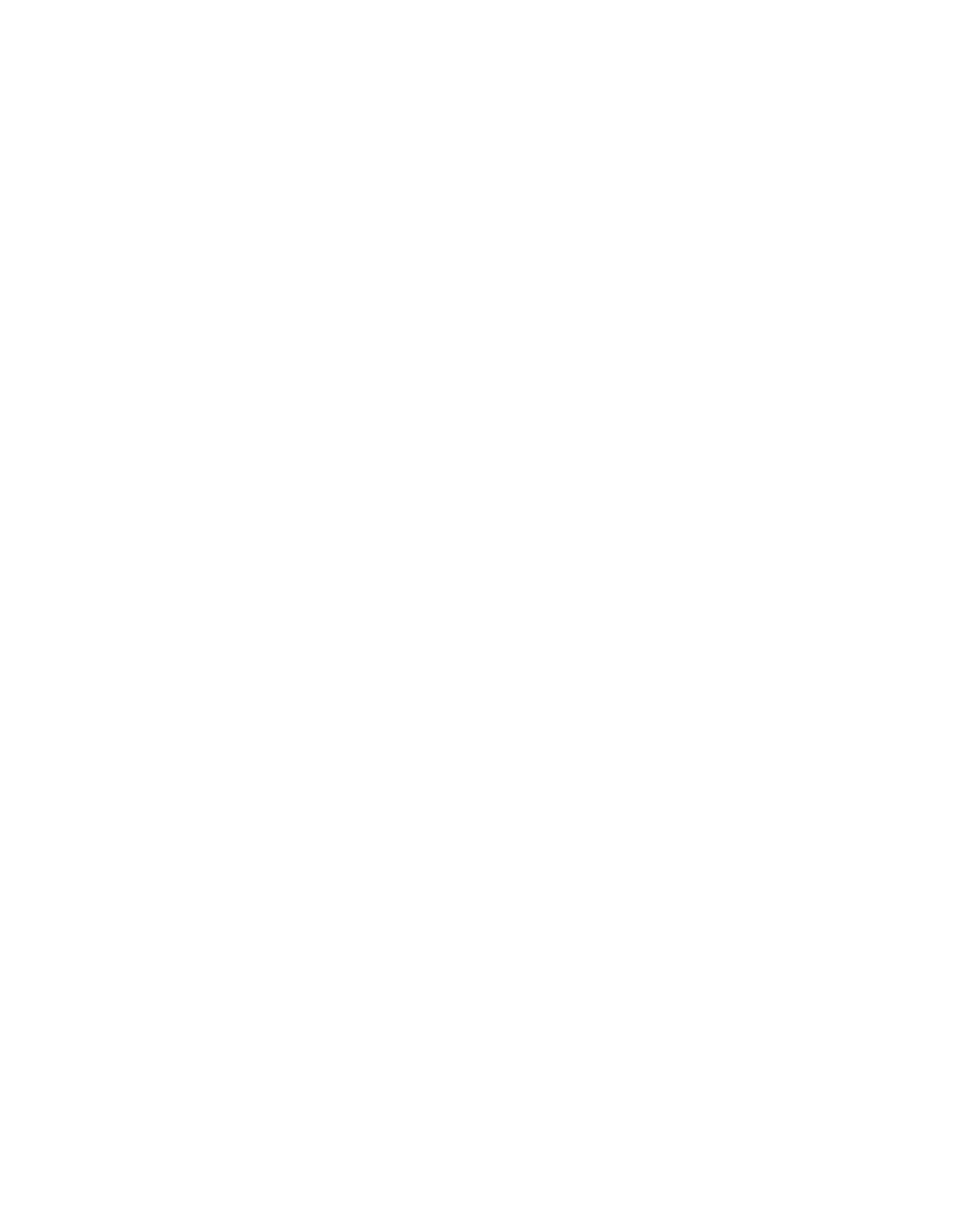### **In the case of Nuhović and Kurtanović v. Serbia,**

The European Court of Human Rights (Third Section), sitting as a Committee composed of:

 JánŠikuta, *President,*  DragoljubPopović,

Iulia AntoanellaMotoc, *judges,*

and MarialenaTsirli, *Deputy Section Registrar,*

Having deliberated in private on 3 February 2015,

Delivers the following judgment, which was adopted on that date:

## **PROCEDURE**

1. The case originated in an application (no. 57252/13) against the Republic of Serbia lodged with the Court under Article 34 of the Convention for the Protection of Human Rights and Fundamental Freedoms ("the Convention") by fourSerbian nationals, MrAdemNuhović, Ms Enisa Kurtanović, Mr Rafet Nuhović and Ms Selma Nuhović ("the applicants"), on 5 June 2013.

2. The applicants were represented by MrE.Fetahović, a lawyer practising in Novi Pazar. The Serbian Government ("the Government") were represented by their Agent, Ms V. Rodić.

3. On 6 October 2013 the application was communicated to the Government.

4. The Government objected to the examination of the application by a Committee. After having considered the Government's objection, the Court rejects it.

## THE FACTS

## I. THE CIRCUMSTANCES OF THE CASE

5. The applicants were born in 1947, 1981, 1982 and 1988 respectively and live in Novi Pazar.

6. The applicants' late wife and mother, Ms Fatima Nuhović was employed by "*Raška" Viskozna predionica DOO*Novi Pazar (hereinafter "the debtor"), which was, at the relevant time, a company predominantly comprised of socially-owned capital.

7. On 13 July 2004 the Municipal Court (*Opštinski sud*) in Novi Pazar ordered the debtor to pay Ms Fatima Nuhović certain amount on account of salary arrears and social insurance contributions, plus the costs of the civil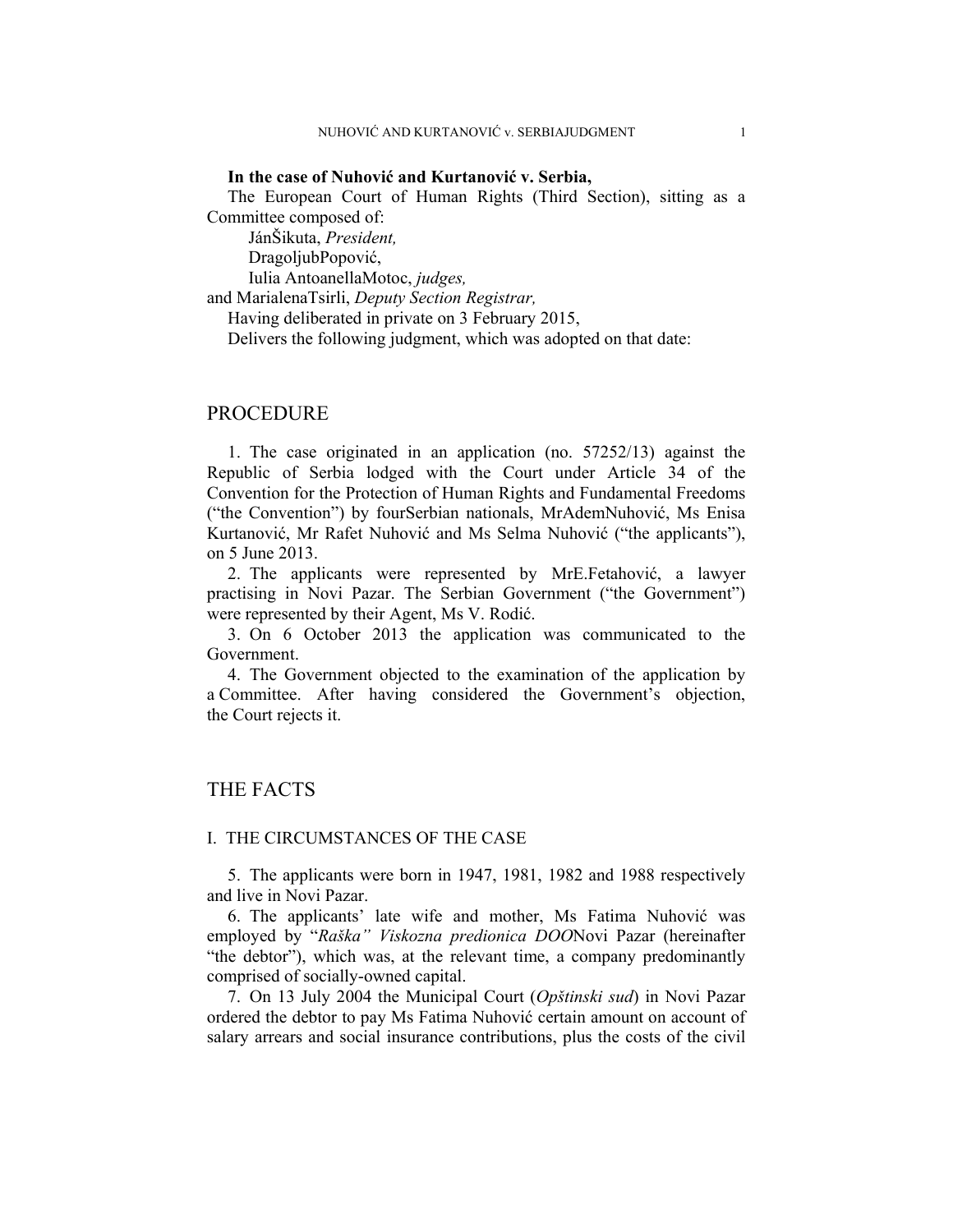proceedings. By 7February 2006 this judgment became both final and enforceable.

8. On 3 April 2006, upon Ms Nuhović's request to that effect, the Municipal Court in Novi Pazar ordered the enforcement of the judgment of 13 July 2004 by means of a bank transfer and ordered the debtor to pay Ms Nuhovićthe enforcement costs. This judgment became final on an unspecified date.

9. On 25 December 2011 Ms Fatima Nuhović passed away. Inheritance proceedings have been instituted shortly thereafter before the Novi Pazar First Instance Court. Those proceedings are still pending.

10. On 25 October 2013 the Commercial Court (*Trgovinski sud*) in Kraljevo opened insolvency proceedings in respect of the debtor (St. 17/2013).On 5 January 2014 the applicants submitted their claims for the payment of the amount ordered by the judgment of 13 July 2004.The insolvency proceedingsare still pending.

## II. RELEVANT DOMESTIC LAW

### **A. Status of the debtor**

11. The domestic law concerning the status of socially/State-owned companies and insolvency proceedings is outlined in the cases of *Marčić and Others v. Serbia*, no. 17556/05, § 29, 30 October 2007; *R. Kačapor and Others v. Serbia*, nos. 2269/06 *et al.*,§§ 68-76, 15 January 2008; *Adamović v. Serbia*, no. 41703/06, §§ 17-21, 2 October 2012; and *Sokolov and Others v. Serbia* (dec.), nos. 30859/10, § 20, 14 January 2014.

## **B. Inheritance Act 1995 (***Zakon o nasleđivanju***, published in the Official Gazette of the Republic of Serbia nos. 46/95 and 101/03)**

12. Section 9 of this Act provides that the widow/widower and direct descendants belong to the first order of heirs.

13. Section 39 of this Act provides that the widow/widower and direct descendants are the compulsory heirs.

14. Pursuant to Section 212 of this Act a deceased's estate is transferred by virtue of law to his or her heirs at the moment of death.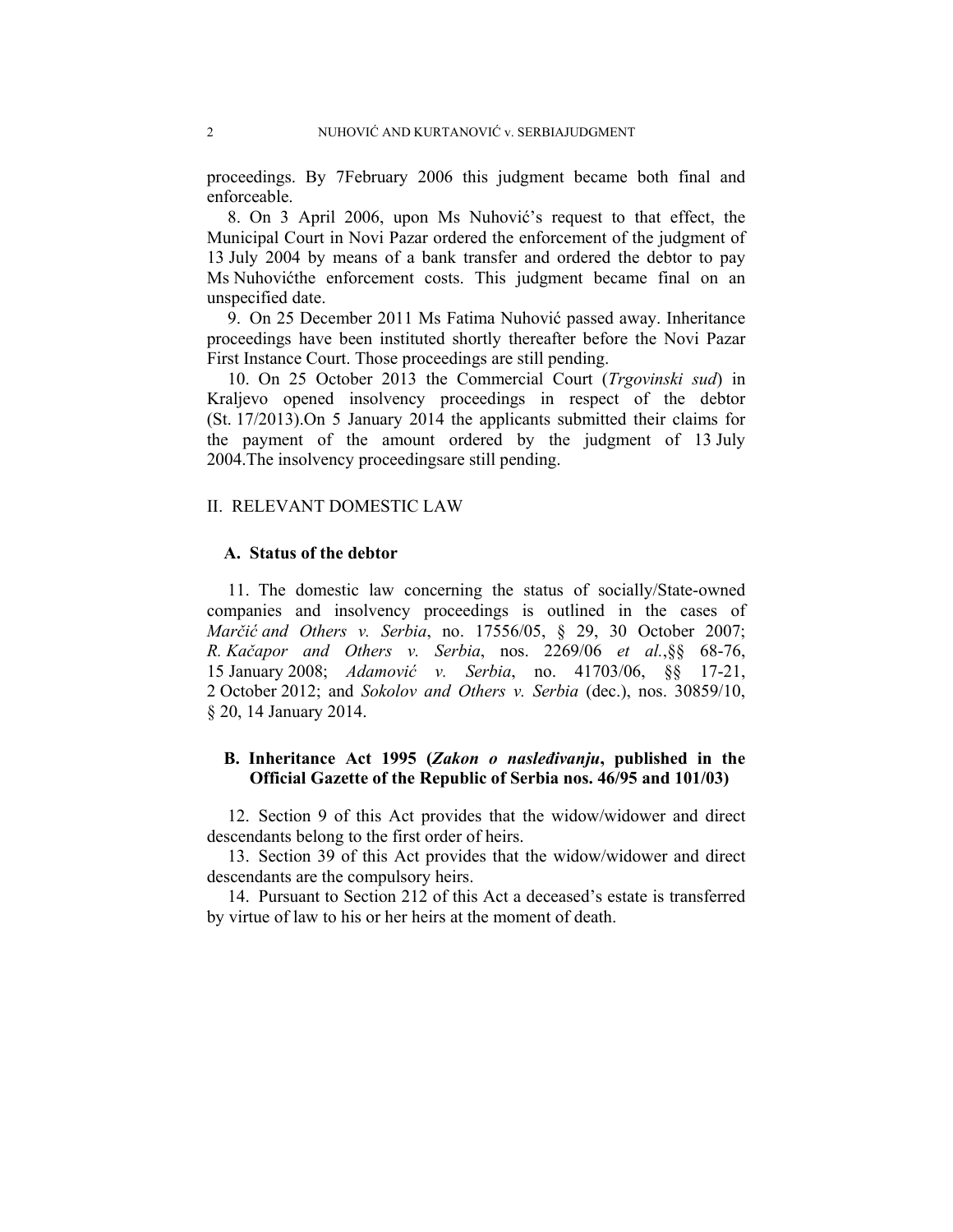## THE LAW

## I. ALLEGED VIOLATION OF ARTICLE 6 § 1 OF THE CONVENTION AND ARTICLE 1 OF PROTOCOL No. 1

15. The applicants complained about the non-enforcement of the final court judgment rendered in favour of their late wife and mother.The relevant provisions of Articles 6 § 1 of the Convention and Article 1 of Protocol No. 1 to the Convention read as follows:

#### **Article 6 § 1**

"In the determination of his civil rights and obligations ..., everyone is entitled to a fair and public hearing within a reasonable time by an independent and impartial tribunal established by law."

#### **Article 1 of Protocol No. 1**

"Every natural or legal person is entitled to the peaceful enjoyment of his possessions. No one shall be deprived of his possessions except in the public interest and subject to the conditions provided for by law and by the general principles of international law.

The preceding provisions shall not, however, in any way impair the right of a State to enforce such laws as it deems necessary to control the use of property in accordance with the general interest or to secure the payment of taxes or other contributions or penalties."

#### **A. Admissibility**

16. The Government argued that the application should be declared inadmissible for the lack of *locus standi* of the applicants. The judgment in question was adopted in favour of late Fatima Nuhović and the applicants have not yet been explicitly recognised as her heirs by the inheritance court. In their opinion, it was necessary to await the outcome ofthe inheritance proceedings in order to determine if there was a written will, or whether there were grounds which excluded the inheritance rights of certain heirs, or whether the heirs accepted the inheritance and how much each heir was to inherit.

17. The applicants disagreed.

18. The Court has previously accepted that the late applicants' close relatives could maintain applications with complaints concerning various aspects of Article 6 of the Convention provided they have a sufficient interest in so doing (see *Raimondo v. Italy*, 22 February 1994, Series A no. 281-A; *Andreyeva v. Russia* (dec.), no. 76737/01, 16 October 2003; *Mihailov v. Bulgaria* (dec.), no. 52367/99, 9 September 2004; *Stojkovic v. "the former Yugoslav Republic of Macedonia"*, no. 14818/02, § 26, 8 November 2007; and *Grosz v. France* (dec.), no. 14717/06,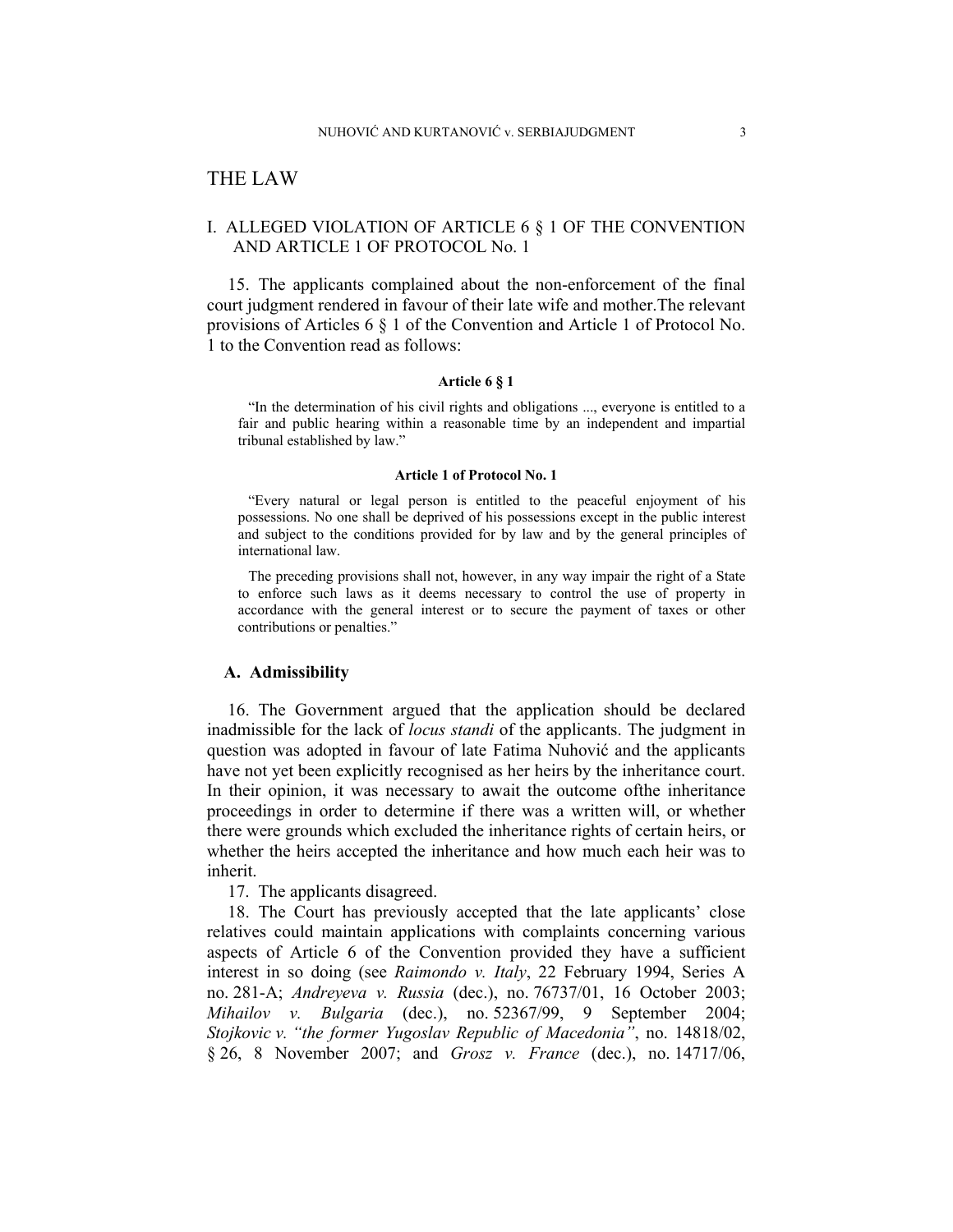16 June 2009). In the cases where the applicant is a close relative of a direct victim and lodge the application to the Court after the direct victim's death, the Court has also recognised the standing of such an applicant if the following criteria were fulfilled: the transferability of the right, the legitimate interest and the direct effect on patrimonial rights (see*SanlesSanles v. Spain* (dec.), no. 48335/99, ECHR 2000-XI; *Marie-Louise Loyen and Bruneel v. France*, no. 55929/00, §§ 28-29, 5 July 2005; and*Ressegatti v. Switzerland*, no. 17671/02, § 25, 13 July 2006).

19. In the present case, the Court notes that the applicants, the widower and children, are the closest relatives of late Fatima Nuhović. They belong to the first order of heirs, as well as to the compulsory heirs oflate Fatima Nuhović. The Court further notes thatthe application with no doubt concerns transferable rights, thatthe applicants have a "definite pecuniary interest" in the proceedings at issue (see*mutatis mutandis*, *Marčić and Others*, cited above, § 39) and that the alleged violation of Article 6 and Article 1 of Protocol No. 1 could have a direct effect on the patrimonial rights of the applicants.

20. Given all the above stated, as well as the relevant domestic legislation (see paragraphs 15-17 above), the Court finds, that the applicants have standing to proceed with their application.That being said, if the Court finds a violation of the Convention, any amount awarded will be payable to the estate of the deceased, since the inheritance proceedings are still pending.

21. As the application is neither manifestly ill-founded within the meaning of Article 35 § 3 (a) of the Convention nor inadmissible on any other grounds, it must be declared admissible.

## **B. Merits**

22. The Court notes that the domestic judgment under consideration in the present case has remained unenforced for more than ten years.

23. The Court observes that it has frequently found violations of Article 6 of the Convention and/or Article 1 of Protocol No. 1 to the Convention in cases raising issues similar to those raised in the present case (see *R. Kačapor and Others*, cited above, §§ 115-116 and § 120;*Crnišanin and Others v. Serbia*, nos. 35835/05 et seq.,§§ 123-124 and §§ 133-134, 13 January 2009).

24. Having examined all the material submitted to it, the Court considers that the Government have not put forward any fact or argument capable of persuading it to reach a different conclusion in the present circumstances. Accordingly, there has been a breach of Article 6 of the Convention and Article 1 of Protocol No. 1 to the Convention also in the case under consideration.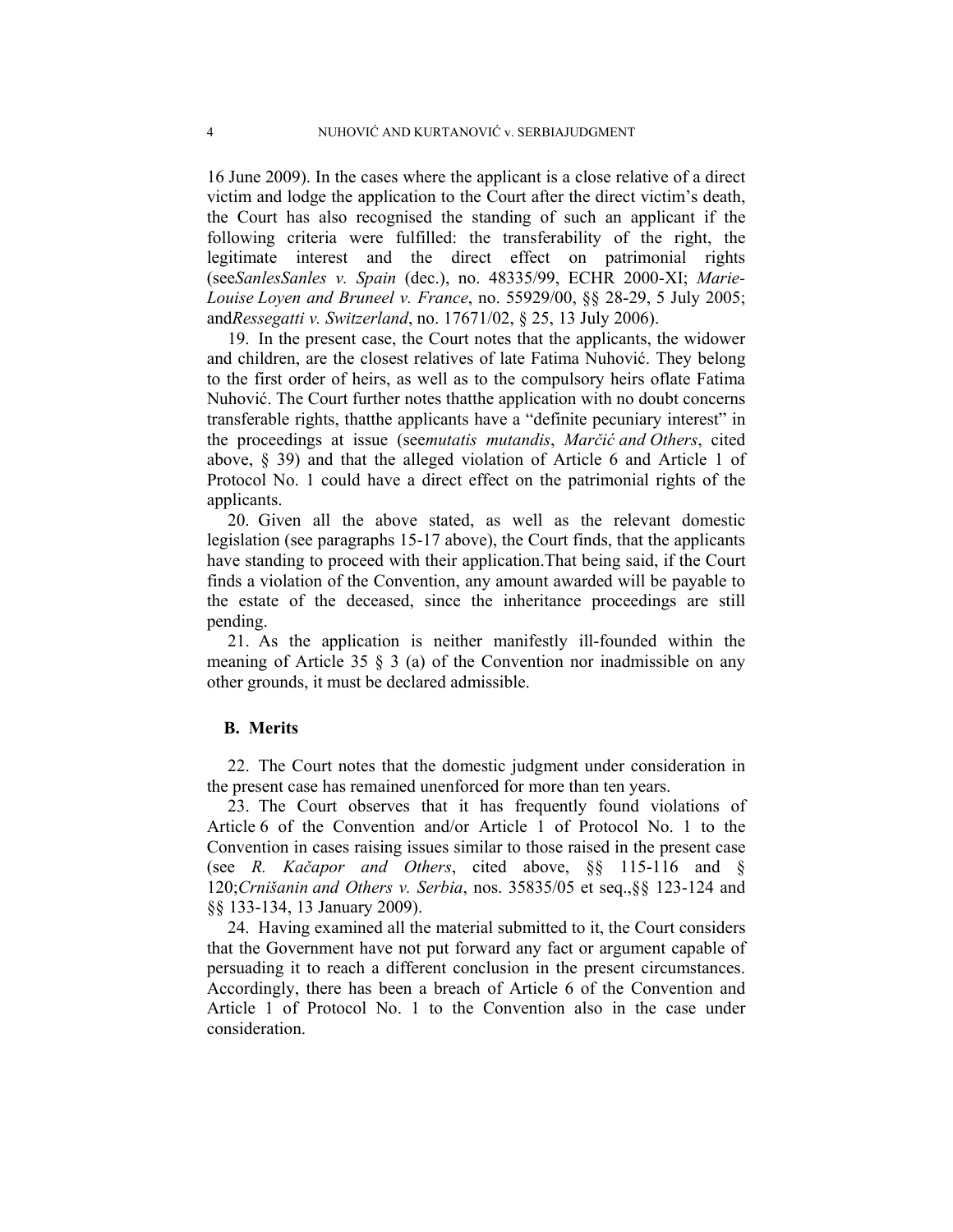### II. APPLICATION OF ARTICLE 41 OF THE CONVENTION

## 25. Article 41 of the Convention provides:

"If the Court finds that there has been a violation of the Convention or the Protocols thereto, and if the internal law of the High Contracting Party concerned allows only partial reparation to be made, the Court shall, if necessary, afford just satisfaction to the injured party."

### **A. Damage,costs and expenses**

26. The applicants claimedthat the State be ordered to pay, from its own funds, the judgment debt, plus the costs of the enforcement proceedings,4,800 euros(EUR) in respect of non-pecuniary damage and EUR 1,467 for costs and expenses incurred before the Court.

27. The Government contested these claims.

28. Having regard to the violations found in the present case and its own case-law (see, for example, *R. Kačapor and Others*, cited above §§ 123-26; and *Crnišanin and Others*, cited above, § 139),the Court considers that the Government should pay the sums awarded in the final domestic judgment of 13 July 2004 (see paragraph 7 above), as well as the established costs of the enforcement proceedings (see paragraph 8 above), less any amounts which may have already been paid on this basis, to the estate of late Fatima Nuhović (see paragraphe 20 above).

29. Furthermore, the Court considers that the applicants sustained some non-pecuniary loss arising from the breaches of the Convention found in this case. Making its assessment on an equitable basis, as required by Article 41 of the Convention, the Court considers it reasonable and equitable to award EUR 2,000 to the estate of late Fatima Nuhovićto cover any non-pecuniary damage, as well as costs and expenses (see *Stošić v. Serbia*, no. 64931/10, §§ 66 and 67, 1 October 2013).

## **B. Default interest**

30. The Court considers it appropriate that the default interest rate should be based on the marginal lending rate of the European Central Bank, to which should be added three percentage points.